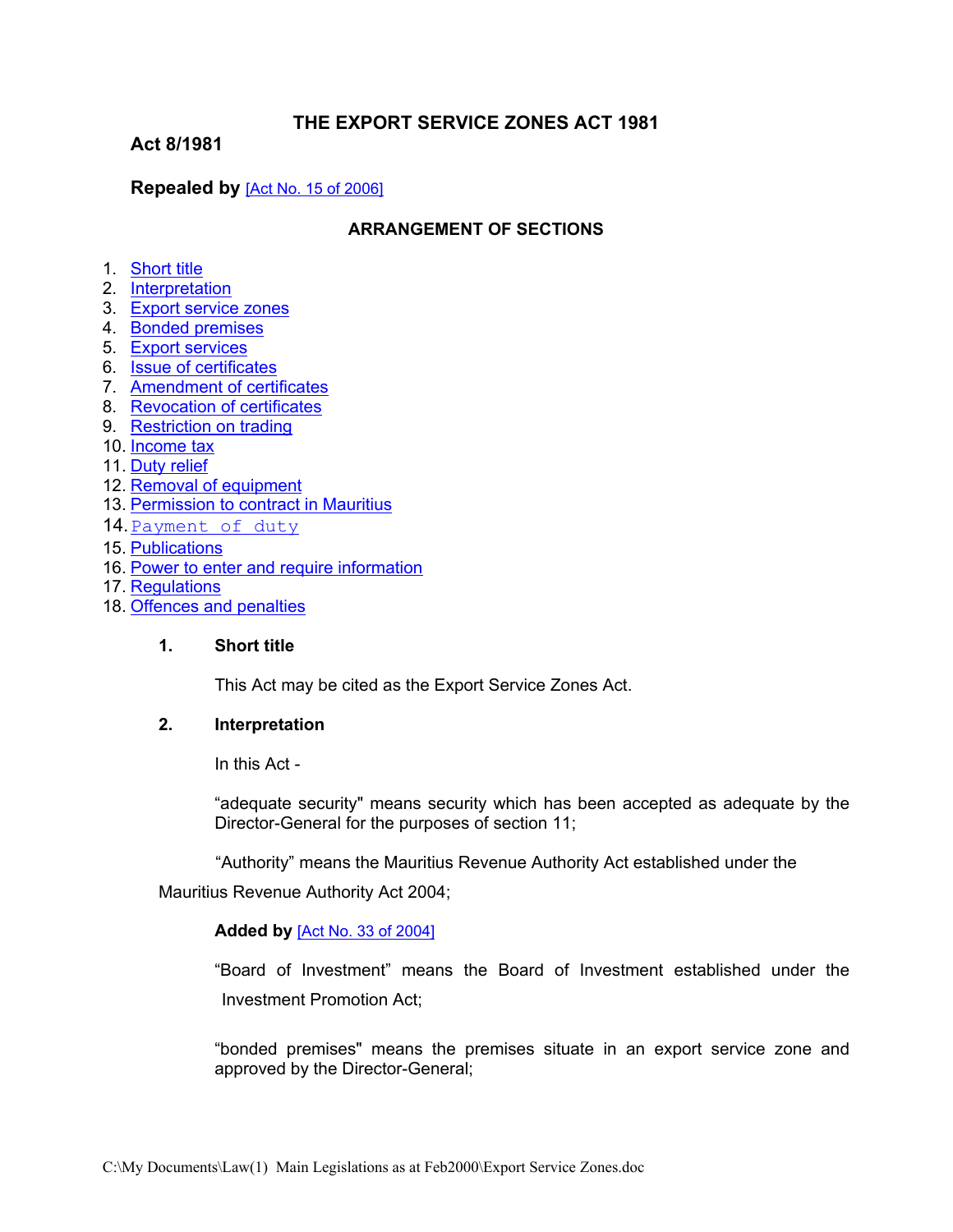"company" means a company which carries on business or has an office or place of business in Mauritius;

"Comptroller" **Deleted by** [Act No. 33 of [2004\]](https://supremecourt.govmu.org/_layouts/CLIS.DMS/search/searchdocumentbykey.aspx?ID=%5BAct%20No.%2033%20of%202004%5D&list=Legislations)

"Director-General" means the Director-General of the Authority;

**Added by** [Act No. 33 of [2004\]](https://supremecourt.govmu.org/_layouts/CLIS.DMS/search/searchdocumentbykey.aspx?ID=%5BAct%20No.%2033%20of%202004%5D&list=Legislations)

"duty" means the fiscal, customs or excise duty for the time being leviable under any enactment;

"enforcement officer" -

(a) means an officer of the Authority; and

(b) includes an officer of the Ministry responsible for the subject of finance, or of the Ministry responsible for the subject of commerce, designated in writing by the respective Minister as an enforcement officer for the purposes of this Act;

**Amended by** [Act No. 33 of [2004\]](https://supremecourt.govmu.org/_layouts/CLIS.DMS/search/searchdocumentbykey.aspx?ID=%5BAct%20No.%2033%20of%202004%5D&list=Legislations)

"equipment" means any capital equipment, machinery, spare parts or any article required by the export service enterprise for equipping or, operating an export service enterprise;

"export" has the same meaning as in the Customs Act 1988;

"export service" means such service as may be prescribed;

"export service enterprise" means a company in respect of which a certificate is in force;

"export service zone" means any area of land or building declared as such under section 3;

"goods for re-export" means any goods which have been declared at the time of importation to be meant solely for re-export in accordance with the Customs Act1988;

"import" has the same meaning as in the Customs Act 1988;

"investment certificate" means an investment certificate issued under the Investment Promotion Act;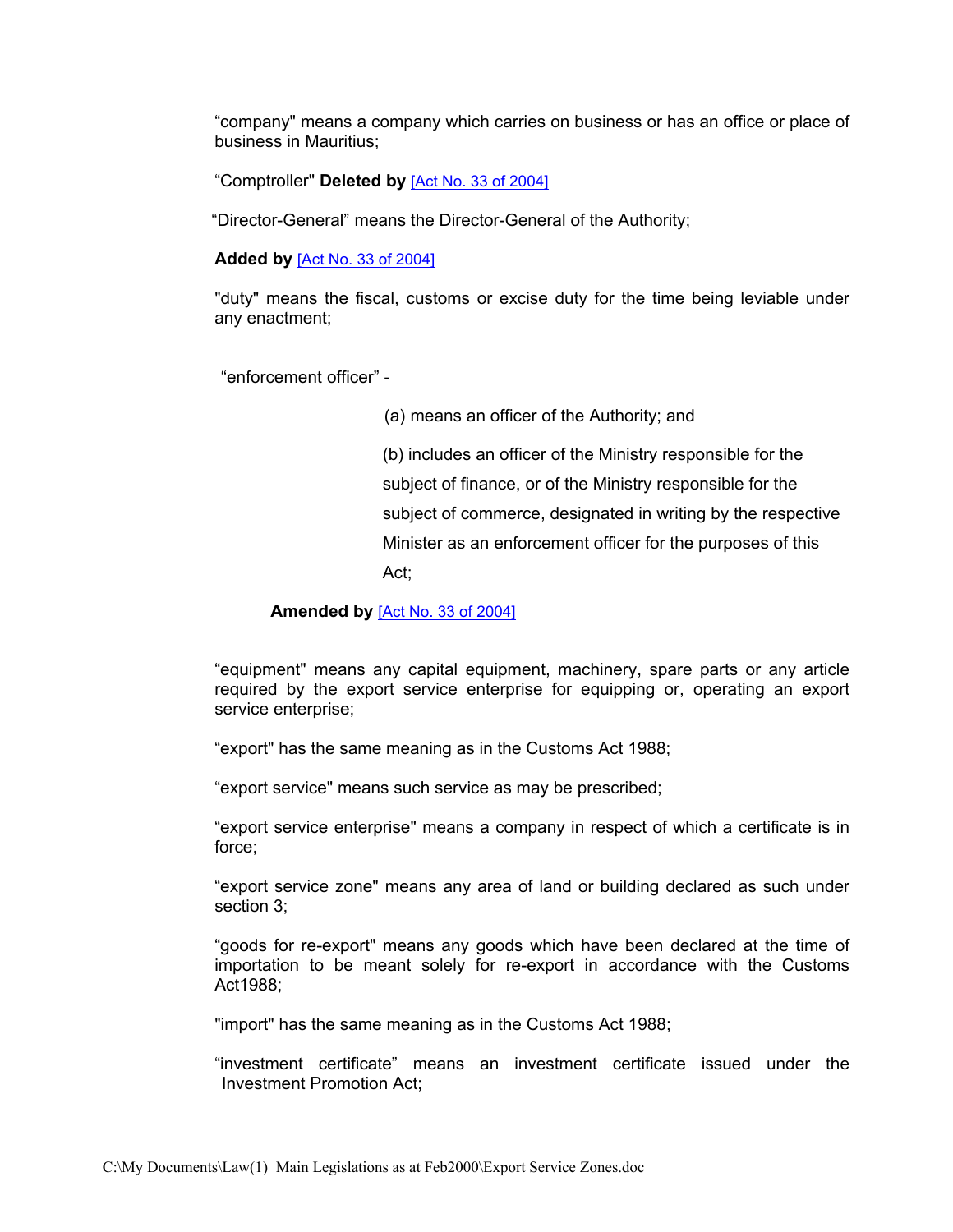"Minister" means the Minister to whom responsibility for the subject of commerce and industry is assigned;

"operating day" means the day on which an export service enterprise commences, or is deemed to commence its operations;

"purchase" means the purchase of dutiable goods ex bond whether the goods have been imported or have been locally produced or manufactured;

<span id="page-2-0"></span>**Amended by** [Act No. 2 of [1989\]](https://supremecourt.govmu.org/_layouts/CLIS.DMS/search/searchdocumentbykey.aspx?ID=%5BAct%20No.%202%20of%201989%5D&list=Legislations)**;** [Act No. 29 of [2004\]](https://supremecourt.govmu.org/_layouts/CLIS.DMS/search/searchdocumentbykey.aspx?ID=%5BAct%20No.%2029%20of%202004%5D&list=Legislations)

### **3. Export service zones**

The Minister may, with the object of attracting, promoting or of providing services for export, by public notice declare any area of land or building which is occupied by an export service enterprise to be an export service zone.

# **4. Bonded premises**

<span id="page-2-1"></span>No person, other than an export service enterprise, shall -

- (a) pack, unpack or store goods or carry on any activity of a commercial nature;
- (b) establish, maintain or operate bonded premises, in an export service zone.

# **5. Export services**

<span id="page-2-2"></span>The Minister may, by regulations, declare any service to be an export service.

# **Amended by** [Act No. 2 of [1989\]](https://supremecourt.govmu.org/_layouts/CLIS.DMS/search/searchdocumentbykey.aspx?ID=%5BAct%20No.%202%20of%201989%5D&list=Legislations)

# **6. Application for investment certificate**

- (1) Every application for an investment certificate relating to an export service enterprise shall be made in accordance with the Investment Promotion Act.
- (2) The provisions of the Investment Promotion Act shall be construed, in relation to an application made under subsection (1), with such modifications, adaptations, qualifications and exceptions as may be necessary to bring them in conformity with the provisions of this Act and the Export Service Zones Regulations 1989.

**Amended by** [Act No. 29 of [2004\]](https://supremecourt.govmu.org/_layouts/CLIS.DMS/search/searchdocumentbykey.aspx?ID=%5BAct%20No.%2029%20of%202004%5D&list=Legislations)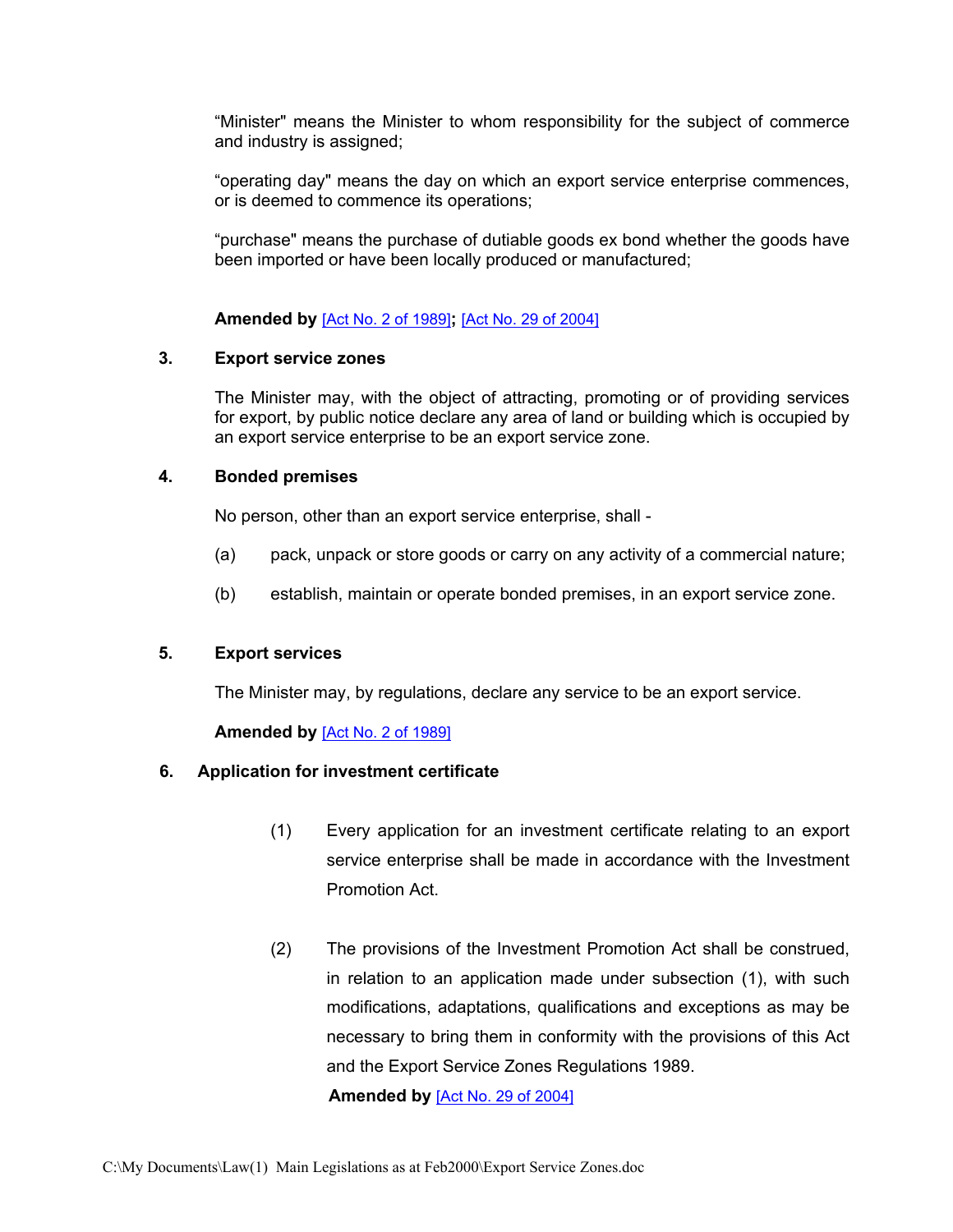### <span id="page-3-1"></span><span id="page-3-0"></span>**7- 10 Repealed by** [Act No. 29 of [2004\]](https://supremecourt.govmu.org/_layouts/CLIS.DMS/search/searchdocumentbykey.aspx?ID=%5BAct%20No.%2029%20of%202004%5D&list=Legislations)

#### **11. Duty relief**

- <span id="page-3-2"></span>(1) Subject to sections 12 and 13, where an export service enterprise imports or purchases dutiable goods to be used in the bonded premises, no duty shall be paid on them, where they are, subject to such conditions as the Director-General may approve, transported directly and forthwith to the bonded premises and placed there under conditions of adequate security.
- (2) The Director-General may require an export service enterprise to enter into a bond in a prescribed form, in such amount as he may determine, whereby the export service enterprise undertakes to obtain, receive, keep, use or dispose of equipment or goods for re-export only in strict conformity with this Act or any regulations made under it or with any conditions specified in its certificate.

### **12. Removal of equipment**

- <span id="page-3-3"></span>(1) Except with the written authorisation of the Director-General, no equipment or goods for re-export shall be removed from bonded premises other than –
	- (a) for the purpose of being exported; or
	- (b) for transfer to another bonded premises.
- (2) Any person who, without lawful authority or reasonable excuse
	- (a) removes any equipment or goods for re-export or performs an export service outside the bonded premises;
	- (b) is found in possession of any equipment or goods for re-export outside the bonded premises,

shall commit an offence.

### **13. Permission to contract in Mauritius**

<span id="page-3-4"></span>No holder of an export service certificate shall be allowed to contract for services in Mauritius except with the written authorisation of the Board of Investment 14 Payment of duty

(1) Subject to subsection (2), where in any bonded premises there is a deficiency in the quantity of dutiable equipment or goods for re-export which ought to be found there, the export service enterprise shall, without prejudice to any other proceedings under this Act, be liable to pay to the Director-General the duty leviable on the goods not satisfactorily accounted for.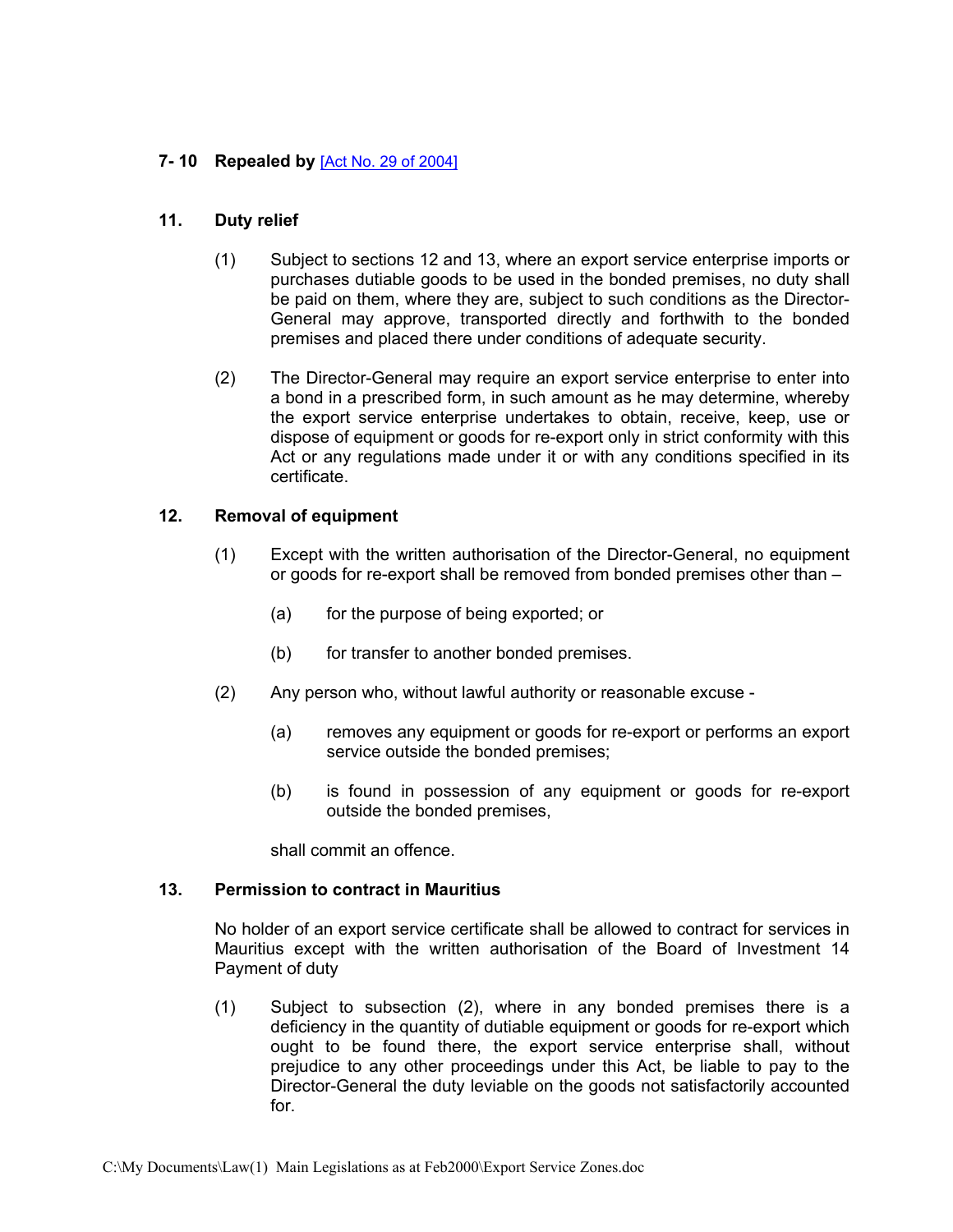- (2) The Director-General may, where he is satisfied that the deficiency has been caused by reasonable wastage or unavoidable breakage or other accident, remit the whole or any part of the duty leviable on the equipment or goods for re-export found deficient.
- (2) An export service enterprise shall be required, by notice in writing, to pay any duty under this section, and the duty shall be paid within 30 days of the issue of the notice.

#### **Amended by** [Act No. 29 of [2004\]](https://supremecourt.govmu.org/_layouts/CLIS.DMS/search/searchdocumentbykey.aspx?ID=%5BAct%20No.%2029%20of%202004%5D&list=Legislations)

### <span id="page-4-0"></span>**15. Repealed by** [Act No. 29 of [2004\]](https://supremecourt.govmu.org/_layouts/CLIS.DMS/search/searchdocumentbykey.aspx?ID=%5BAct%20No.%2029%20of%202004%5D&list=Legislations)

### **16. Power to enter and require information**

- <span id="page-4-1"></span>(1) An enforcement officer may, at all reasonable times and, if so required, on showing proof of his identity, enter any bonded premises for the purpose of ensuring that this Act or regulations made under it are being complied with.
- (2) An enforcement officer may require an export service enterprise or any person who is a director, secretary or other officer thereof to furnish him with any information concerning the business or activities of the export service enterprise.
- (3) Any person who wilfully obstructs or hinders an enforcement officer acting in the exercise of his functions under this section or, without reasonable excuse, fails or refuses to give to an enforcement officer any information required of him under this section shall commit an offence.

#### **17. Regulations**

<span id="page-4-2"></span>The Minister may make such regulations as he thinks fit for the purposes of this Act.

# **18. Offences and penalties**

- <span id="page-4-3"></span>(1) Any person who -
	- (a) contravenes this Act or any regulations made under it;
	- (b) in any application, declaration or statement made for the purposes of this Act or any regulations made under it, makes a statement which is false or misleading in any material particular;
	- (c) keeps any record or account relating to an export service enterprise which is false or misleading,

shall commit an offence.